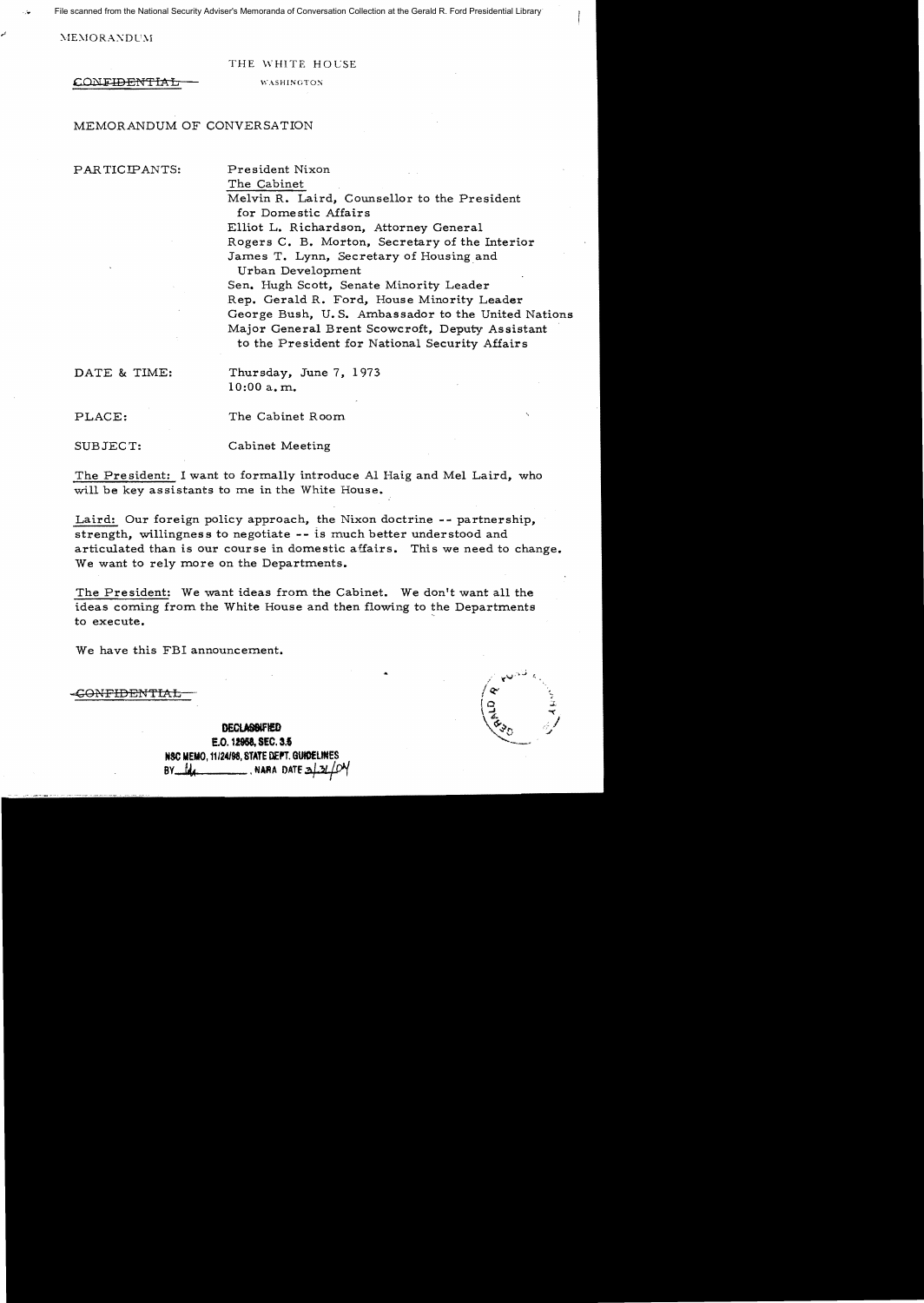## $\mathcal{L}$  = 2 -  $\mathcal{L}$  - 2 -  $\mathcal{L}$

Amb. Bush: The Congress appreciates early consultation on new programs.

Ford: There should be early consultation when programs and legislation are being formulated.

Secretary Merton: We need, then, to consult before the Executive Branch has a position.

Attorney General Richardson: It is tough to consult before ideas have gone through the process and the President has made a judgment. The press will write who won and who lost, etc.

Secretary Lynn: It can be done in terms of presenting options in order to get an input from Congress.

The President: Consultation must be delicately handled. Some Congressmen will use it for their own purposes. Get advice before you leap off.

Sen. Scott: I want to say one thing more on consultation. If you want legislation, there's no point in coming in with something which has no chance. Don't make us object to amendments unless you really oppose them. Let just unnecessary ones go by.

The President: The Vietnamese negotiations are in a sensitive stage.'

The Pompidou meeting was very successful in getting us moving toward cooperation in Europe.

On energy, we'll probably move near the end of the week.

I will be spending full time with Brezhnev. This will be positive, I think. The people approve of what we are doing. The relationship with the Chinese and the Soviets; we ended a war, ended the draft; we're working on other problems.

On the domestic front, the chief problem is inflation. With Watergate as an irritant.

We have been through tough times, but we know what is best (we think) for this country, and we must move ahead.

## GONFIDENTIAL

:':~::';~

 $\mathfrak{D}^+$  $\mathbb{R}^2$ ..  $\rightarrow$  ,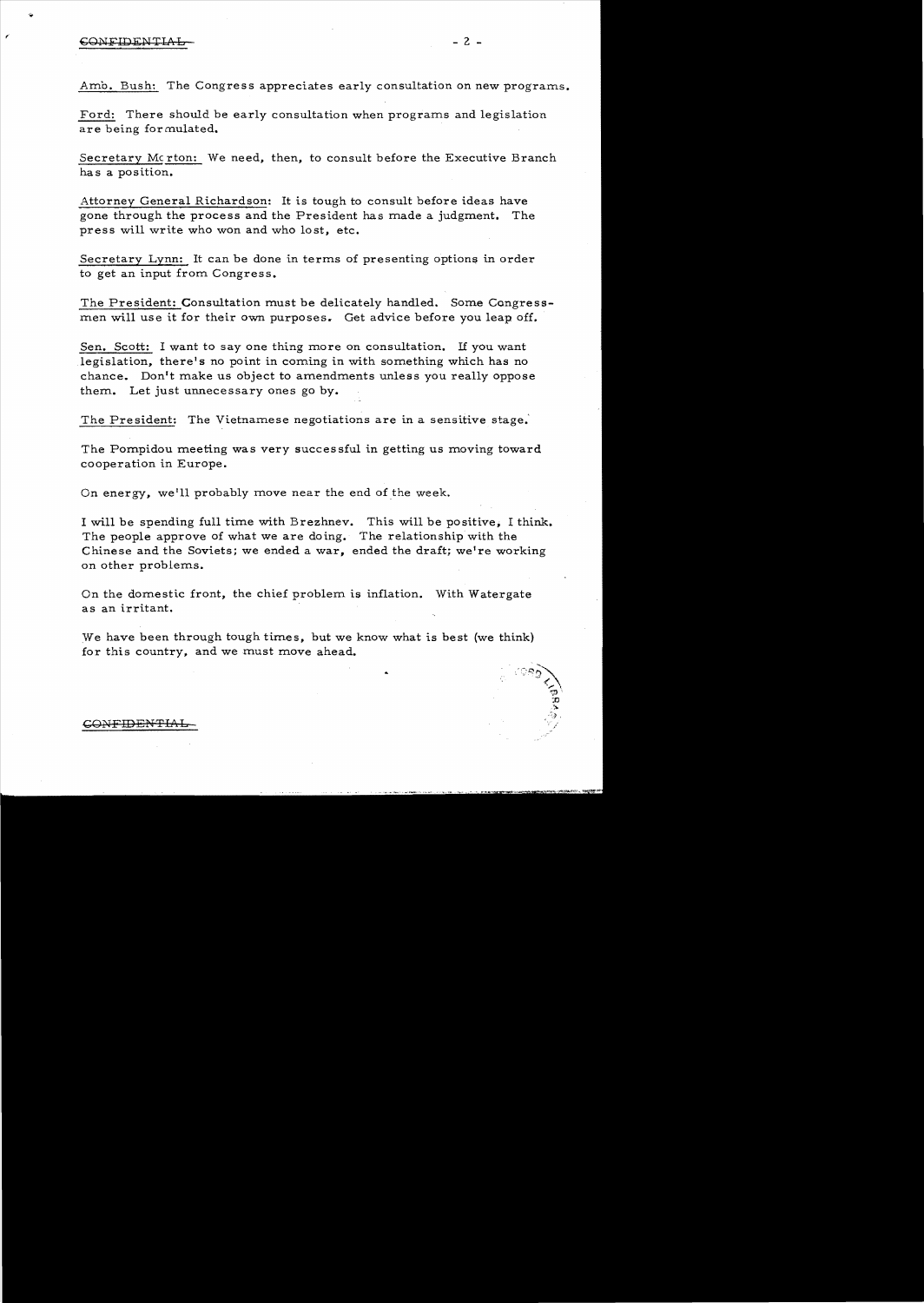Concrete Lade Anne 1907 Juness, 1 June 1913 Cabinet Rm Whatevale Calmint Inty 7 June Proposa Jutnoland Haig & Laind danil - Our Far par poling opperaly - hupe Dertmin partimentifs, stringth, urlingentiste vagethate -<u>às much better unboatrod a articulation than is</u> om conserve devesti aparis. This are <u> undt change. Want & volg on a depte.</u> We want illes from c Cahret - not all illes coming pour word + then flowing to a system execute. FBI announcement Bugh-Conques appuisates each consultation on per sur programs. Check personnell oppometrants three us Ford-Early consortation - when progre logie bing paraulated. Motor - Need, then, to consult before esse brough has a partisin. Richarlem - It is tours to consult before ideas have pour time Oproceso te Pres bus madea pidymento who both our Hyde(byron) Com bedon in terms of pushiting strong in order & geton wynt pour Comptes. F - Commutation must be charactely hamilled. Some Congression with use it for their own prosport. Cett advise lapse you leap off. Scatt. More on recessaltation. Un of you want legio, no point in coming in us something which has no chance Don't make us object to onnendements wales you redly. of pose, hat just universide, once go by. P- Unader mystration du Demeters stage Pompilm wity was very successful in getting us moon y tournal cooperation of Europe. Frangy-postally will more wear and fayet with. **DECLASSIFIED** 

E.O. 12958, SEC. 3.5 NSC NEMO, 11/24/98, STATE DEPT GUIDELINES<br>BY ULA